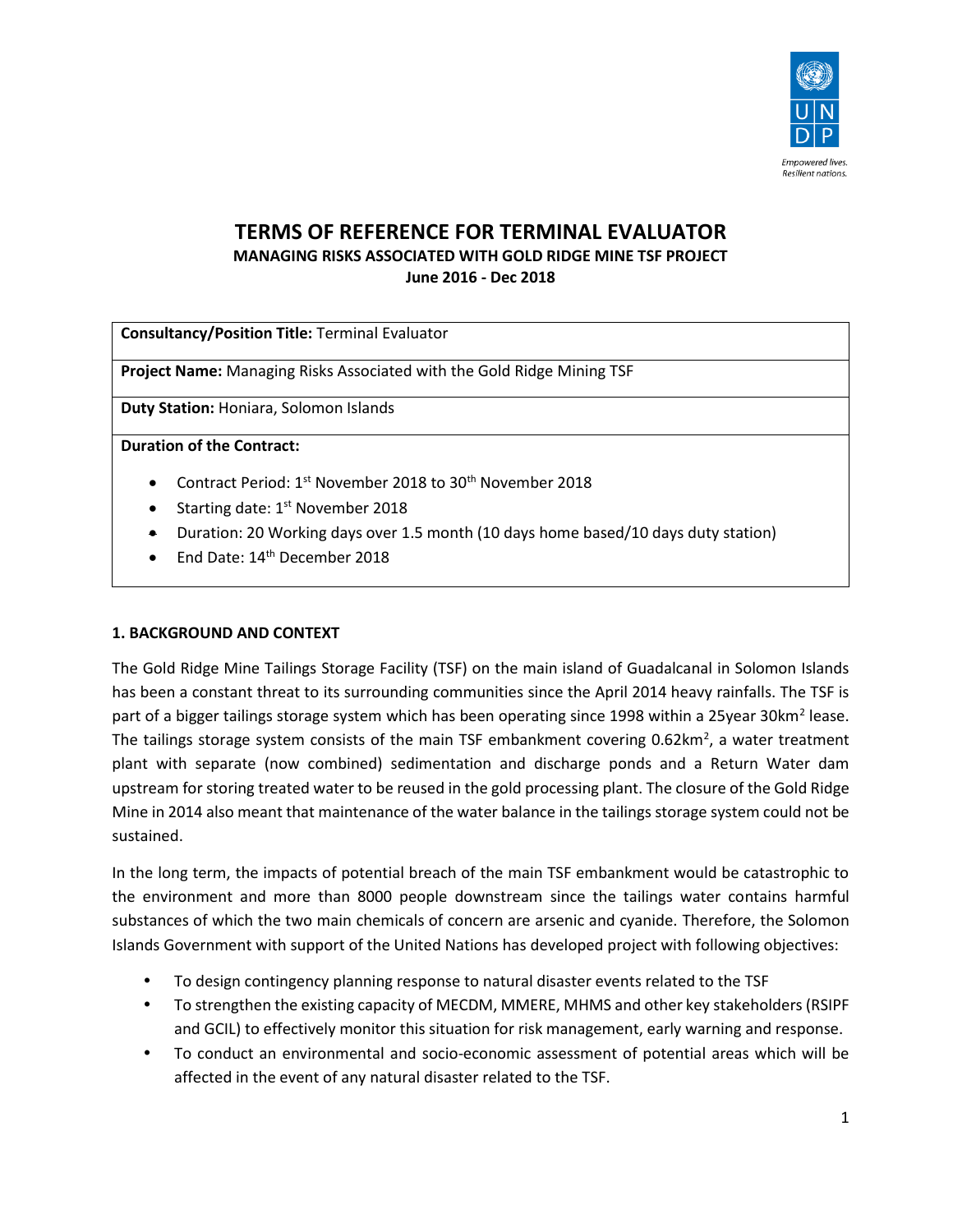

The project is comprised of 3 components with respective outcomes to achieve the project goals. The first component is to develop contingency plans at institutional and community

levels. Three technical studies were commissioned by the government to understand the **ERESIPIENT DUGINES** hydrological and geotechnical influence on TSF safety and possible impact on physical environment in an event of a major contamination. The results of the studies will be incorporated into contingency plans at both institutional and community levels. Second is to strengthen government's capacity for monitoring the TSF through improving NPHL and MMERE's laboratory performance/ MECDM's field testing skills and also the overall performance of the data collection system by providing equipment and training. Last component is to establish management system for successful project implementation. Monitoring and evaluation plan has been developed and the project has been conducted monitoring against the set of indicators for each outcome.

As the project is approaching towards the end, the project team is in preparation of evaluating final results against the investment such as the activities implemented and inputs provided produced the expected results stated in the Project Document. UNDP is therefore looking for a consultant to conduct a terminal evaluation of the project.

# **2. EVALUATION PURPOSE**

The terminal evaluation is aimed to assess the performance of the project. Results and lessons learned from the evaluation will be used by the government of Solomon Islands as well as UNDP to enhance future aid policy, programmes and projects, and also to be accountable through providing information on the project to the public.

# **3. EVALUATION SCOPE AND OBJECTIVES**

The objectives of the terminal evaluation are to assess relevance, efficiency, effectiveness, and sustainability of the project as per the UNEG norms and standards. Notably, it will investigate whether: i) the project outputs against the planned results<sup>1</sup> outlined in the Project Document (ProDoc), ii) how project outputs are being achieved, and adjusted based on the changing environment to stay relevant iii) the efficiency with which outputs are being achieved. The terminal evaluation aims to draw lessons that can both improve the sustainability of benefits from this project and aid in the overall enhancement of UNDP programming. The evaluation will be conducted according to the guidance, rules and procedures of UNDP Evaluation Guidance<sup>2</sup>.

## **4. EVALUATION QUESTIONS**

The evaluator is expected to frame the evaluation effort using the criteria of relevance, effectiveness, efficiency, and sustainability, as defined and explained in the UNDP's Handbook on Planning, Monitoring

l

<sup>1</sup> Please see Annex A

<sup>2</sup> http://web.undp.org/evaluation/handbook/documents/english/pme-handbook.pdf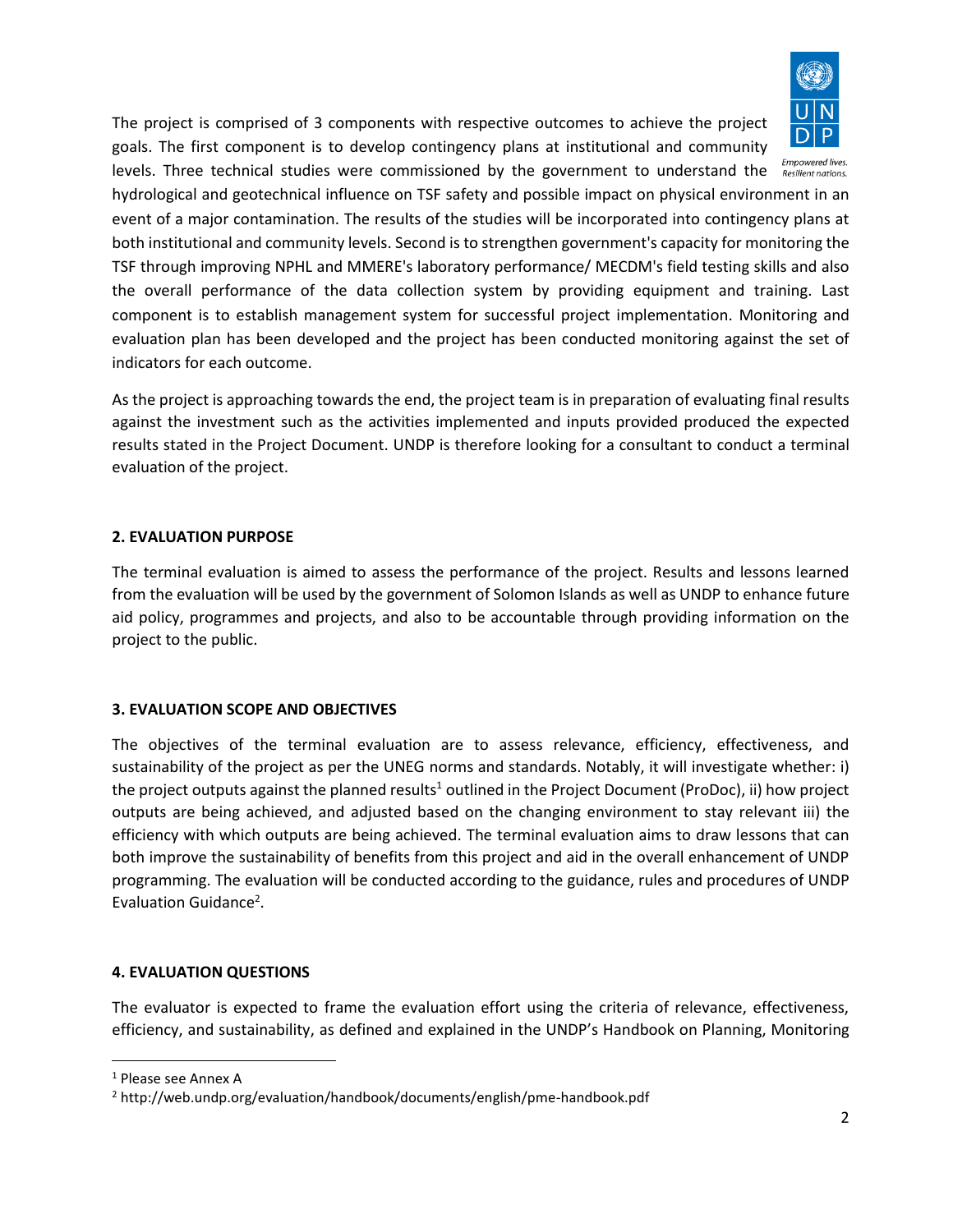

and Evaluating for Development Results<sup>3</sup>. A set of questions covering each of these criteria have been drafted and are included with this ToR (fill in Annex C). The evaluator is expected to amend, complete and submit this matrix as part of an evaluation inception report, and shall include it as an annex to the final report.

# **5. METHODOLOGY**

As mentioned above, the evaluator is expected to frame the evaluation effort using the criteria of relevance, effectiveness, efficiency, and sustainability as defined and explained in the UNDP's Handbook on Planning, Monitoring and Evaluating for Development Results.

The evaluation must provide evidence‐based information that is credible, reliable and useful. Building on the desk review of available documents, the consultant is expected to use face to face or phone interviews – both structured and unstructured - as a means of collecting data on the performance and success of the project. The consultant may also consider making use of written questionnaires if required, which could be distributed to the project partners and stakeholders with the assistance of the project team. She/he is expected to follow a participatory and consultative approach ensuring close engagement with government counterparts, UNDP Country Office, project team, based in the country and key stakeholders. Interviews will be held with the following organizations and individuals at a minimum: Ministry of Environment, Climate Change, Disaster Management and Meteorology (MECDM), Ministry of Mines, Energy and Rural Electrification (MMERE), and Ministry of Health and Medical Service (MHMS). The detailed methodology will be finalized during the inception phase.

The evaluator will review all relevant sources of information, such as the project document, project reports – project budget revisions, progress reports, technical assessment reports, institutional community plans and community contingency plans (called "Village Disaster Plan" by NDMO), project files, national strategic and legal documents, and any other materials that the evaluator considers useful for this evidence-based assessment. A list of documents that the project team will provide to the evaluator for review is included in Annex B of this Terms of Reference.

The above methodology is not exhaustive. The consultant can use other data collection and evaluation methods in order to assess the project. She/he is expected to conduct a field mission to Honiara, Solomon Islands.

## **6. DELIVERABLES**

 $\overline{\phantom{a}}$ 

| No. | <b>Deliverables</b>                                       | Percentage of Total Price<br>(Weight for payment) |
|-----|-----------------------------------------------------------|---------------------------------------------------|
|     | Evaluation inception report (including evaluation matrix) | 20                                                |
|     | Draft terminal evaluation report                          | 40                                                |
|     | Terminal evaluation report                                | 40                                                |
|     | Total                                                     | 100                                               |

<sup>3</sup> http://web.undp.org/evaluation/handbook/documents/english/pme-handbook.pdf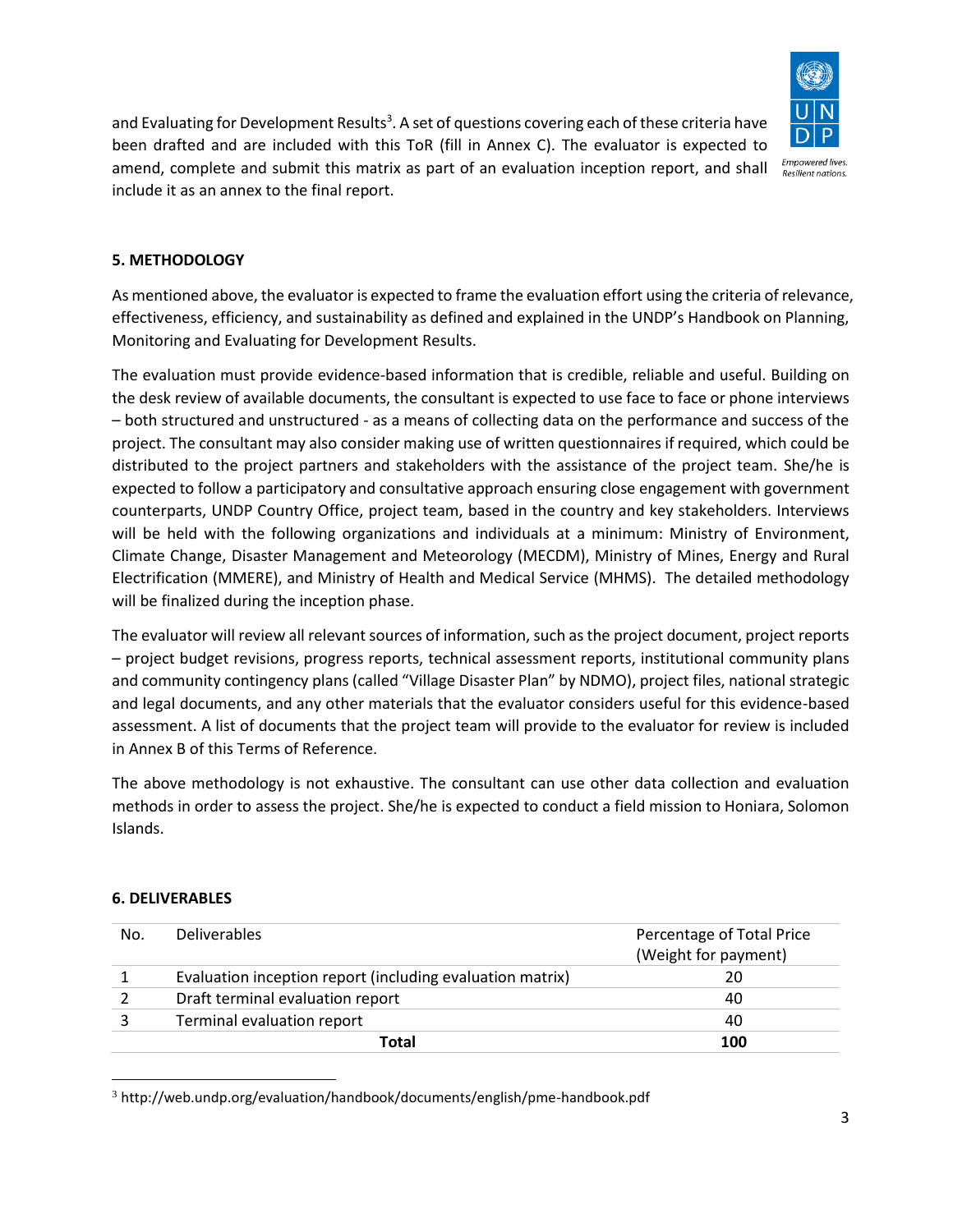

## **7. EVALUATION TEAM COMPOSITION AND REQUIRED COMPETENCIES**

| <b>Education</b>                | Advanced University degree (at Master's degree level or higher) in Disaster<br>$\bullet$<br>Risk Reduction, Climate change, Environment, Social Science or and/or<br>related field.                                                                                                                                                                                                                    | 10% |
|---------------------------------|--------------------------------------------------------------------------------------------------------------------------------------------------------------------------------------------------------------------------------------------------------------------------------------------------------------------------------------------------------------------------------------------------------|-----|
| <b>Experience</b>               | • At least 5-8 years of proven experience of conducting evaluations of<br>development projects especially on disaster risk management related<br>projects<br>Experience applying SMART indicators and reconstructing or validating<br>$\bullet$<br>baseline scenarios<br>Experience in the use of participatory methodologies and developing<br>$\bullet$<br>gender sensitive evaluation methodologies | 50% |
| <b>Functional</b><br>Competency | Excellent analytical, facilitation, English communication and reporting skills<br>$\bullet$<br>Knowledge of the Government of Solomon Island's DRM policies,<br>frameworks and architect is an asset, but not required<br>Good understanding of the local context, knowledge, culture and languages<br>will be an advantage, but not required                                                          | 40% |

# **8. EVALUATION ETHICS**

The Evaluation consultant will be held to the highest ethical standards and are required to sign a Code of Conduct (Annex D) upon acceptance of the assignment. UNDP evaluations are conducted in accordance with the principles outlined in the UNEG 'Ethical Guidelines for Evaluations'<sup>4</sup>.

## **9. IMPLEMENTATION ARRANGEMENTS**

The selected consultant will report to the Technical Working Group of the project composed of the three technical ministries (MECDM, MMERE and MHMS), UN agencies (UNOCHA and WHO) for review and this will be endorsed by the project board. The RSD team/ UNDP will manage the evaluation and provide logistical support.

## **10. TIME FRAME FOR THE EVALUATION PROCESS**

The total duration of the evaluation will be 20 days according to the following plan starting from  $5<sup>th</sup>$ November 2018. This will include desk reviews, field work - interviews, and report writing.

| <b>Activity</b>           | <b>Timing</b> | <b>Completion Date</b>         |
|---------------------------|---------------|--------------------------------|
| Preparation               | 3 days        | 7 <sup>th</sup> November 2018  |
| <b>Evaluation Mission</b> | 7 days        | 16 <sup>th</sup> November 2018 |

<sup>4</sup> http://www.unevaluation.org/document/detail/102

 $\overline{\phantom{a}}$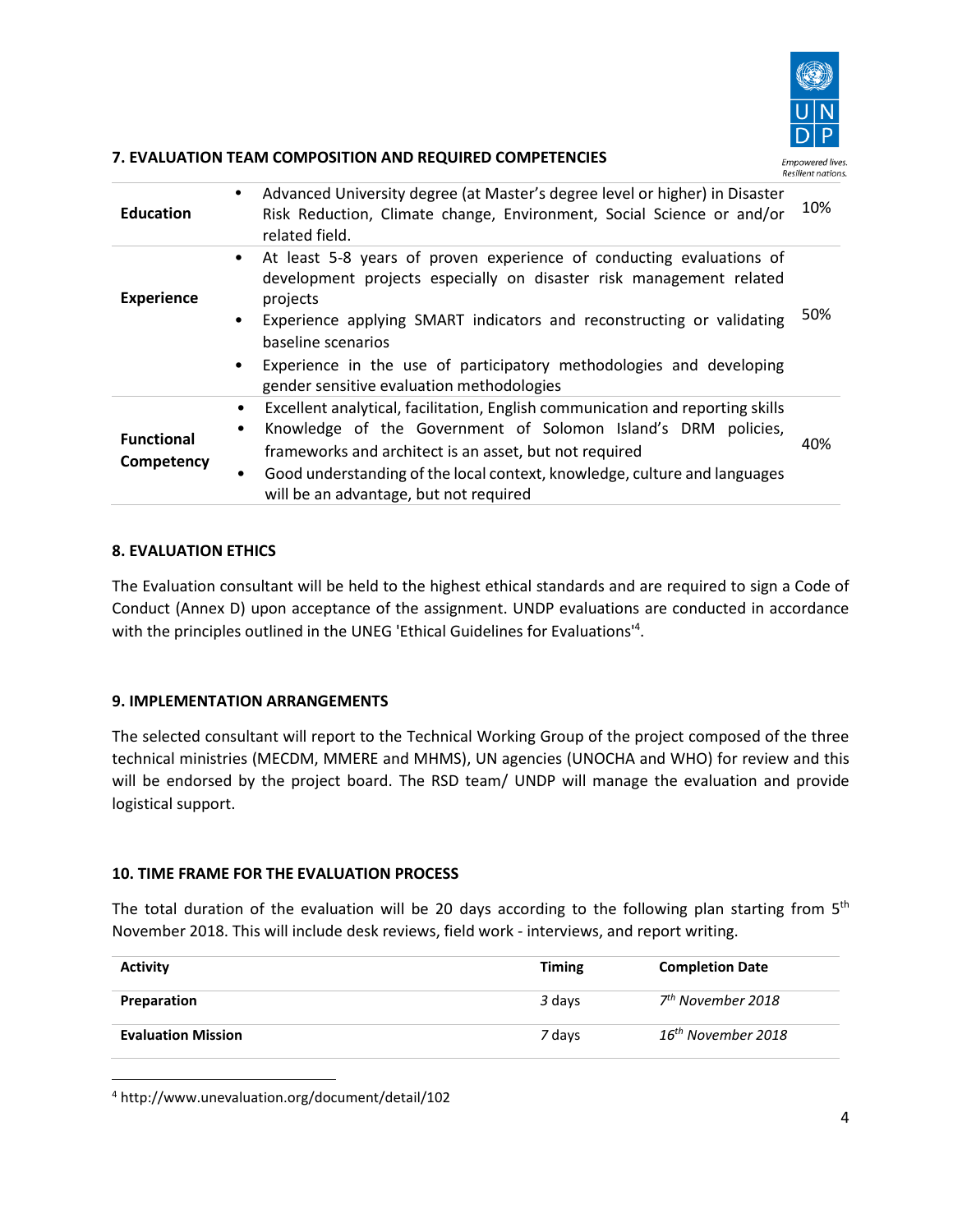

Empowered lives.

|                                | Resilient nations. |                                |  |
|--------------------------------|--------------------|--------------------------------|--|
| <b>Draft Evaluation Report</b> | 7 davs             | 27 <sup>th</sup> November 2018 |  |
| <b>Final Report</b>            | 3 days             | 14 <sup>th</sup> December 2018 |  |

Note: This consultancy is open to both National and International applicants. Individuals, group of individuals as well as consultancy firms having the requisite skills/ experience are eligible to apply.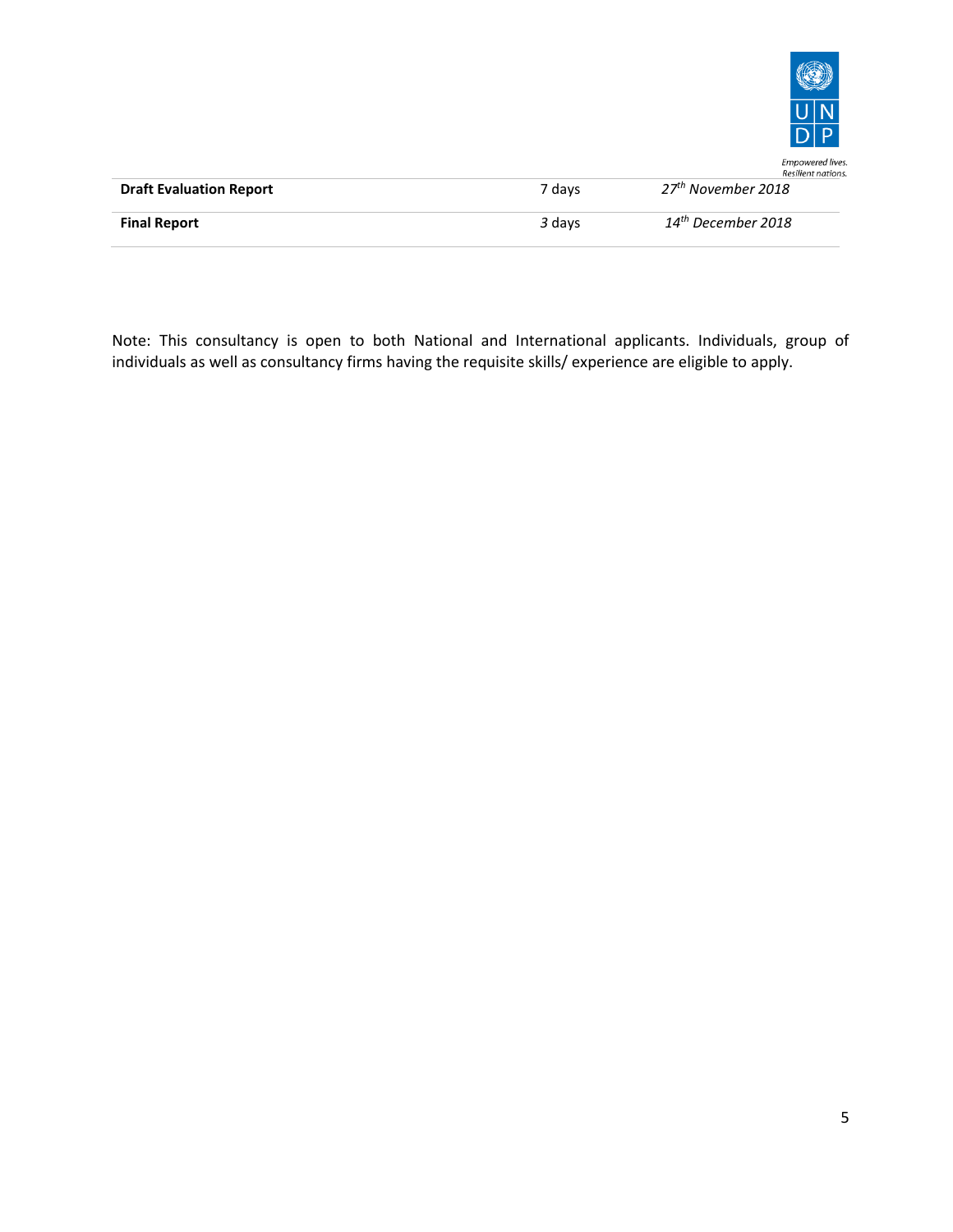

#### **ANNEX A: PROJECT LOGICAL FRAMEWORK**

Some changes were made to the logical framework based on the most updated endorsed Annual Work *Empowered lives.*<br>Some changes were made to the logical framework based on the most updated endorsed Annual Work Plan. This ma with the project board.

| <b>Project Strategy</b>    |                                                                                                                                                                | <b>Objectively verifiable indicators</b> |                              | <b>Sources of verification</b> | <b>Risks and assumptions</b> |  |  |
|----------------------------|----------------------------------------------------------------------------------------------------------------------------------------------------------------|------------------------------------------|------------------------------|--------------------------------|------------------------------|--|--|
|                            | Indicator                                                                                                                                                      | <b>Baseline value</b>                    | <b>Target value and date</b> |                                |                              |  |  |
|                            | Long-term goal: To strengthen institutional capacities to effectively monitor the risks associated with the Tailings Storage Facility and the Return Water Dam |                                          |                              |                                |                              |  |  |
| <b>Project objectives:</b> | <b>Outcome indicators</b>                                                                                                                                      | Given the limited resources to date, the | By the end of the project:   | • Assessment reports           | Risks:                       |  |  |
| 1. To design               | • Institutional capacity                                                                                                                                       | level of monitoring activities by GCIL,  | • Contingency planning at    | • Contingency plans            | • Key government             |  |  |
| contingency planning       | and interagency                                                                                                                                                | NPHL, MECDM, MMERE and UQ has            | the institutional and        | •Monitoring equipment          | ministries MECDM,            |  |  |
| response to natural        | coordination by key                                                                                                                                            | been significant. However, a lack of     | community levels are         |                                | MHMS and MMERE are           |  |  |
| disaster events            | government ministries                                                                                                                                          | coordination between these agencies      | completed with better        |                                | not working together to      |  |  |
| related to the TSF         | are strengthened for                                                                                                                                           | has seen some duplication of effort and  | understanding of the         |                                | deliver the project          |  |  |
|                            | improved Monitoring                                                                                                                                            | limited data sharing.                    | TSF hydrology system,        |                                | expected outputs             |  |  |
| 2. To strengthen           | of the TSF and the                                                                                                                                             |                                          | the surface profile and      |                                | • There is political         |  |  |
| the existing capacity      | Return Water Dam as                                                                                                                                            |                                          | the contamination            |                                | instability and              |  |  |
| of MECDM, MMERE,           | well as having the                                                                                                                                             |                                          | profile of the sediments,    |                                | government                   |  |  |
| MHMS and other             | capacity to respond to                                                                                                                                         |                                          | the dam model and            |                                | development priorities       |  |  |
| key stakeholders           | disasters                                                                                                                                                      |                                          | structures, the likely       |                                | and policies likely to       |  |  |
| (RSIPF & GCIL) to          |                                                                                                                                                                |                                          | and unlikely                 |                                | change                       |  |  |
| effectively monitor        |                                                                                                                                                                |                                          | scenarios of TSF             |                                | • Target communities         |  |  |
| the situation for risk     |                                                                                                                                                                |                                          | overflowing and the dam      |                                | might not want to            |  |  |
| management, early          |                                                                                                                                                                |                                          | collapsing.                  |                                | cooperate and to get         |  |  |
| warning and                |                                                                                                                                                                |                                          | • The monitoring capacity    |                                | involved in the              |  |  |
| response                   |                                                                                                                                                                |                                          | of MECDM, MMERE,             |                                | implementation of the        |  |  |
|                            |                                                                                                                                                                |                                          | MHMS and other key           |                                | project activities           |  |  |
| 3. To conduct an           |                                                                                                                                                                |                                          | stakeholders (RSIPF &        |                                | because they are not         |  |  |
| environmental and          |                                                                                                                                                                |                                          | GCIL) are strengthen to      |                                | well-informed about the      |  |  |
| socio-economic             |                                                                                                                                                                |                                          | effectively monitor dam      |                                | project.                     |  |  |
| assessment of              |                                                                                                                                                                |                                          | water level and quality      |                                |                              |  |  |
| potential areas            |                                                                                                                                                                |                                          | at the TSF and the           |                                |                              |  |  |
| which will be              |                                                                                                                                                                |                                          | surrounding                  |                                |                              |  |  |
| affected in the event      |                                                                                                                                                                |                                          | communities on a             |                                |                              |  |  |
| of any natural             |                                                                                                                                                                |                                          | frequent basis               |                                |                              |  |  |
| disaster related to        |                                                                                                                                                                |                                          | • The environmental          |                                |                              |  |  |
| the TSF                    |                                                                                                                                                                |                                          | and socio-economic           |                                |                              |  |  |
|                            |                                                                                                                                                                |                                          | impacts of<br>potential      |                                |                              |  |  |
|                            |                                                                                                                                                                |                                          | areas which will be          |                                |                              |  |  |
|                            |                                                                                                                                                                |                                          | affected in the event of     |                                |                              |  |  |
|                            |                                                                                                                                                                |                                          | any natural disaster         |                                |                              |  |  |
|                            |                                                                                                                                                                |                                          | related to the TSF are       |                                |                              |  |  |
|                            |                                                                                                                                                                |                                          | known and understood         |                                |                              |  |  |
|                            |                                                                                                                                                                |                                          | by all key stakeholders      |                                |                              |  |  |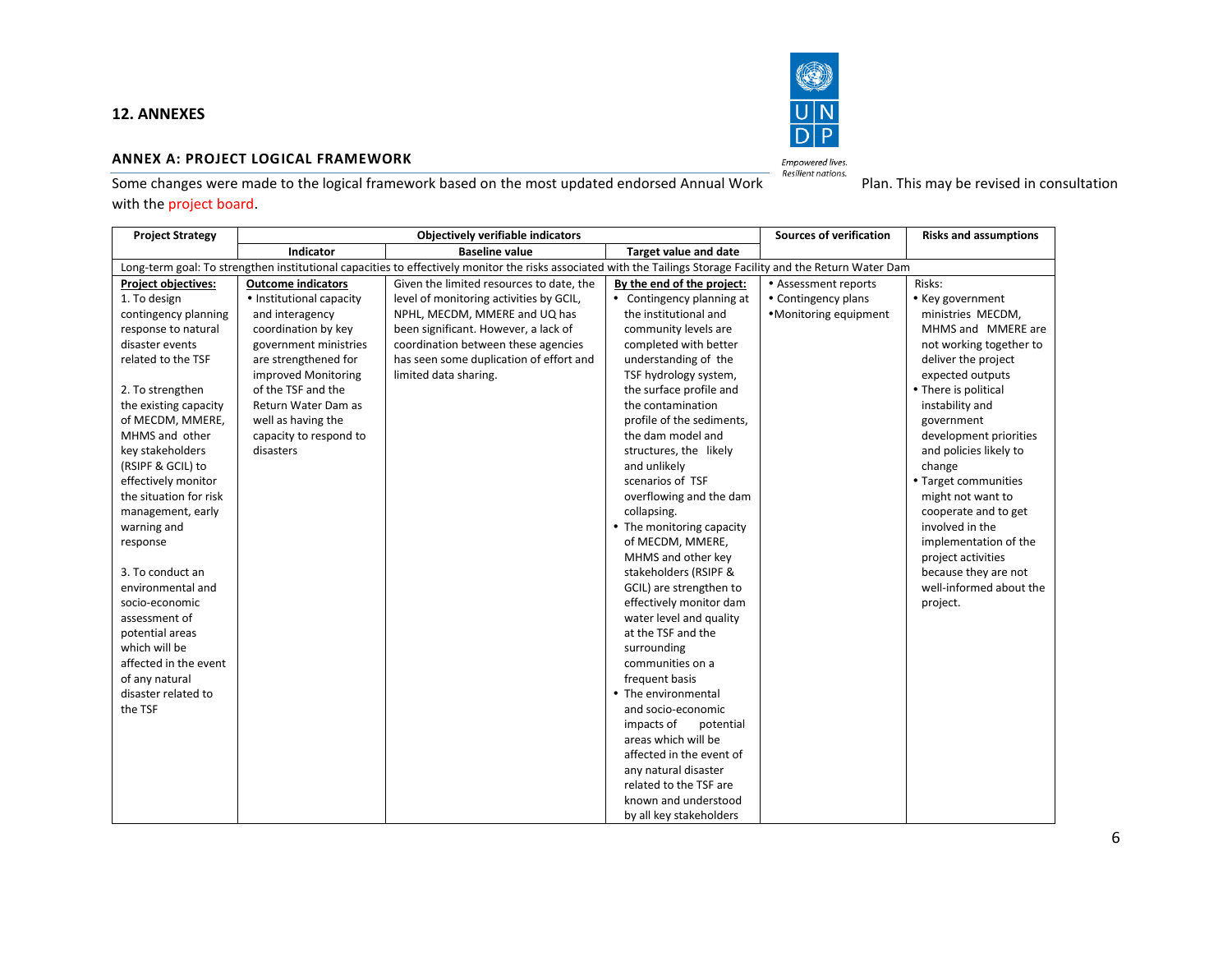

Empowered lives. Resilient nations.

and these impacts are communicated to the likely affected communities. **Project Strategy Notation Christial Computer Constructed Constructs Constructed Construction <b>Project Strategy Risks and assumptions Indicator Baseline value Target value and date** Outcome 1: Contingency Planning exercise conducted and completed in an inclusive and participatory manner Output 1.1: Institutional contingency plans developed and put in place in an inclusive and participatory manner Progress made towards the design, formulation and implementation of the institutional contingency plan No clear evacuation plans, or early warning systems in place Closest response is police at Tetere or Henderson, each taking time to get to site and assess the situation. There was a police post set up closer to the dam but this was abandoned in 2015. Different ministerial groups eg. Police have their own evacuation plans or procedures First draft of response/preparedness plans completed Q1 2017 • Simulation/training exercises carried out by February 2017 Records of conducted interviews • Meeting reports • Training workshop materials • Plans Reports • Institutional Contingency Plan Assumptions: • Institutions and working groups are open to proposed coordination agreements and there is no active institutional resistance Output 1.2: Contingency Plan for communities at risk developed and implemented with inclusive participation of key stakeholders, including communities Progress made towards the design, formulation and implementation of the community contingency plan No disaster preparedness or response plans in place for downstream communities Leadership structures in place that can be used in planning and coordination include chiefs, church leaders and landowner groups such as MDA, KTDS and GRCLC Community disaster preparedness and response plan completed by Q2 2017 • Community consultation reports CBDRM training report • Progress report • Finalized Validation report • Finalized Community profiles Finalized Simulation activity report SIMEX work plan • Finalized Village Disaster Plans Assumptions: Communities will see the importance, value and the need for disaster preparedness and response plans, and cooperate fully with government Output 1.3: TSF and RWD Stability Modelling conducted to inform contingency planning A clear understanding of the "as built" stability of the TSF embankment, Saddle Dam and RWD is established • Not clear at this stage the impact or effect that elevated water levels have had on the stability of these structures • Clear understanding established by Q1 of 2017 • ToR for geotechnical Assessment Work plan • Contract with consultant • Final and other reports of the geotechnical assessment Assumptions: All documents (designs of original dam and CQA) required for reviews are easy to access and available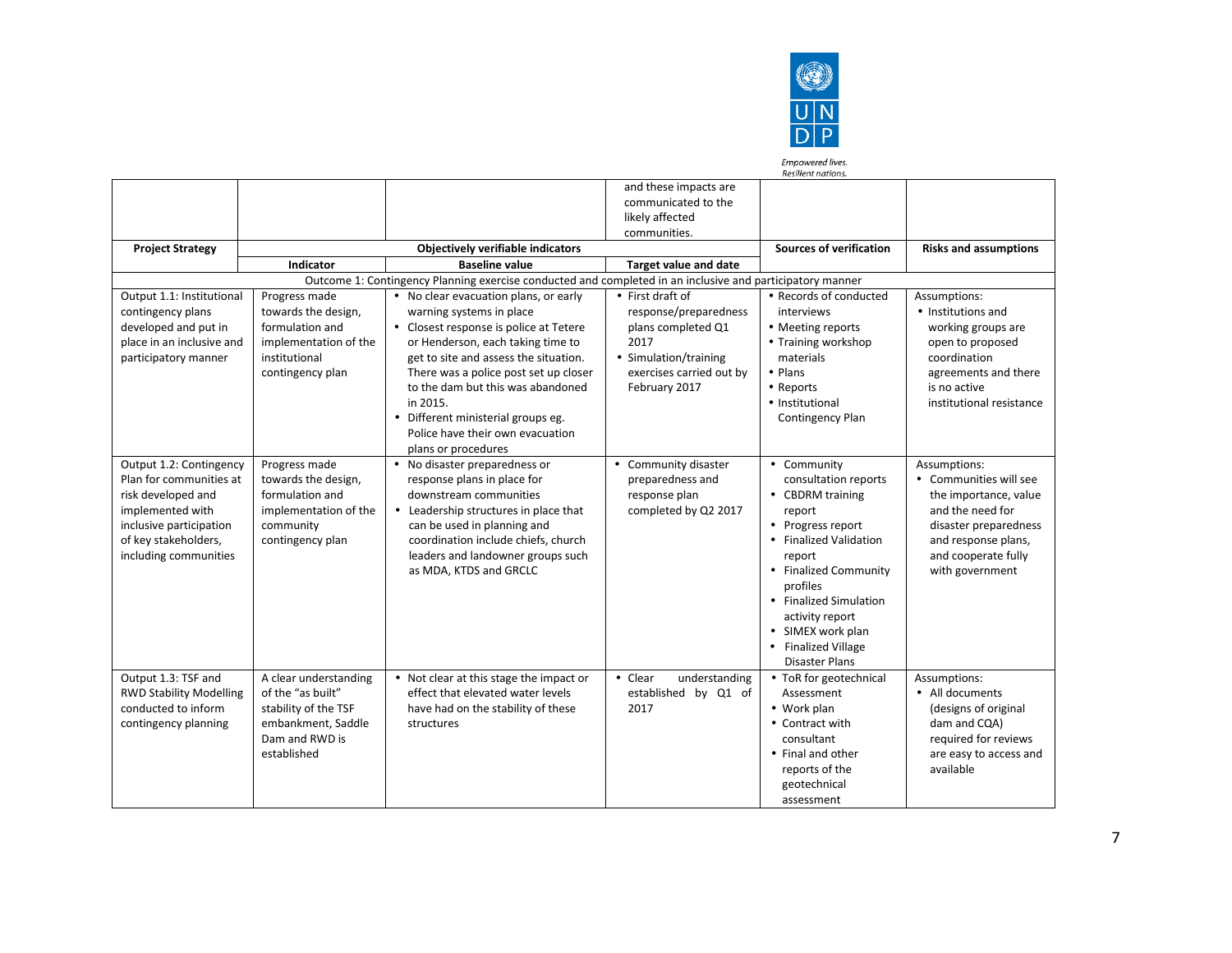

|                                                                                                                                                                  |                                                                                                                                                                   |                                                                                                                                                                                                                                                                                                                                                                                                                     |                                                                                                                                                                                                                                                          | Empowered lives.<br>Resilient nations.                                                                                    |                                                                                                                          |
|------------------------------------------------------------------------------------------------------------------------------------------------------------------|-------------------------------------------------------------------------------------------------------------------------------------------------------------------|---------------------------------------------------------------------------------------------------------------------------------------------------------------------------------------------------------------------------------------------------------------------------------------------------------------------------------------------------------------------------------------------------------------------|----------------------------------------------------------------------------------------------------------------------------------------------------------------------------------------------------------------------------------------------------------|---------------------------------------------------------------------------------------------------------------------------|--------------------------------------------------------------------------------------------------------------------------|
| Output 1.4:<br>Catastrophic Dam Break<br>scenario modelling                                                                                                      | Improved<br>understanding on the<br>impact of a<br>catastrophic dam<br>break event and the<br>possible coverage area                                              | • No clear understanding in place of<br>which areas will be worst affected by<br>dam break, causes nearly all<br>communities to be fearful.<br>• Unknown if this risk was fully<br>identified and understood during<br>design and construction of the dam                                                                                                                                                           | • Catastrophic dam break<br>modelling conducted.<br>• Report on findings of<br>study completed and<br>made available to<br>stakeholders<br>• Held discussions with<br>the downstream<br>communities.                                                     | • Draft ToR for Dam<br>Break modelling<br>• Work plan<br>• Final report                                                   | Assumptions:<br>• Situation around the<br>vicinity of the TSF is<br>safe with no fear of<br>security issues.             |
| Output 1.5:<br>Identification of key<br>impacts from spillover<br>to guide contingency<br>planning                                                               | Key impacts from<br>spillover and dam<br>break scenario<br>identified                                                                                             | • No baseline information on key<br>impacts from spillover and dam<br>break scenario                                                                                                                                                                                                                                                                                                                                | • Study on the potential<br>impact of catastrophic<br>dam break conducted.<br>• Report on findings of<br>study completed and<br>made available to<br>stakeholders<br>• Held discussions with<br>the downstream<br>communities.                           | • ToR for hydrological<br>Assessment<br>• Work plan<br>• Contract with<br>consultant<br>• Assessment reports              | Assumptions:<br>• Weather situation is<br>normal with no natural<br>disaster event<br>happening during the<br>assessment |
| Output 1.6: Assessment<br>of TSF Tailings<br>sediments-depth,<br>volume, contaminant<br>levels, density, chemical<br>interaction with surface<br>waters (fluxes) | Improved<br>understanding of the<br>depth of the<br>sediments, volume,<br>contaminant levels,<br>density, chemical<br>interaction with<br>surface waters (fluxes) | • Depth, volume and density are<br>unknown. Contaminant levels are<br>below detectable level (below WHO<br>standard) according to the Rapid<br>environmental Health Impact<br>Assessment by WHO, 2014.<br>• UQ monitoring and assessment team<br>observed an increase in the<br>concentration of dissolved arsenic in<br>the supernatant water, conditions<br>causing this occurrence are unknown<br>at this stage. | • Contractors/consultants<br>to perform work<br>identified<br>• Work plan/<br>methodology submitted<br>• Field work (sampling,<br>parameter<br>measurement)<br>commence<br>• Lab analyses and<br>reports<br>• Collating data and first<br>draft prepared | • ToR for Physical<br>environmental<br>Assessment<br>• Work plan<br>• Contract with<br>consultant<br>• Assessment reports |                                                                                                                          |
| <b>Project Strategy</b>                                                                                                                                          |                                                                                                                                                                   | <b>Objectively verifiable indicators</b>                                                                                                                                                                                                                                                                                                                                                                            |                                                                                                                                                                                                                                                          | <b>Sources of verification</b>                                                                                            | <b>Risks and assumptions</b>                                                                                             |
|                                                                                                                                                                  | Indicator                                                                                                                                                         | <b>Baseline value</b><br>Outcome 2: The capacity of SIG on early warning and detection enhanced to effectively monitor the situation for early warning and response                                                                                                                                                                                                                                                 | <b>Target value and date</b>                                                                                                                                                                                                                             |                                                                                                                           |                                                                                                                          |
| Output 2.1 A regular                                                                                                                                             | Development of                                                                                                                                                    | • On December 6th 2016, Institutional                                                                                                                                                                                                                                                                                                                                                                               | • Monitoring stations are                                                                                                                                                                                                                                | • Progress reports                                                                                                        | <b>Assumption</b>                                                                                                        |
| monitoring of Tailings<br>dam water level,                                                                                                                       | monitoring report<br>(which informs the                                                                                                                           | Contingency<br>planning<br>workshop<br>highlighted joint monitoring and                                                                                                                                                                                                                                                                                                                                             | identified<br>• Procurement and                                                                                                                                                                                                                          | • Endorsed list of<br>equipment from NPHL                                                                                 | • Monitoring equipment<br>and instruments are                                                                            |
| rainfall, arsenic and                                                                                                                                            | What To Do (WTD)                                                                                                                                                  | messaging as a need. However, there                                                                                                                                                                                                                                                                                                                                                                                 | installation of                                                                                                                                                                                                                                          | • Meeting minutes                                                                                                         | working properly and                                                                                                     |
| turbidity made available                                                                                                                                         | messages by NDMO)                                                                                                                                                 | has not been any monitoring report or                                                                                                                                                                                                                                                                                                                                                                               | monitoring instruments                                                                                                                                                                                                                                   | • Contingency plans                                                                                                       | well secured from any                                                                                                    |
| for enhanced early                                                                                                                                               | template and routine<br>circulation of data                                                                                                                       | template that informs the NDMO on<br>What To Do developed.                                                                                                                                                                                                                                                                                                                                                          | done                                                                                                                                                                                                                                                     | • Monitoring report<br>template                                                                                           | vandalism<br>activity                                                                                                    |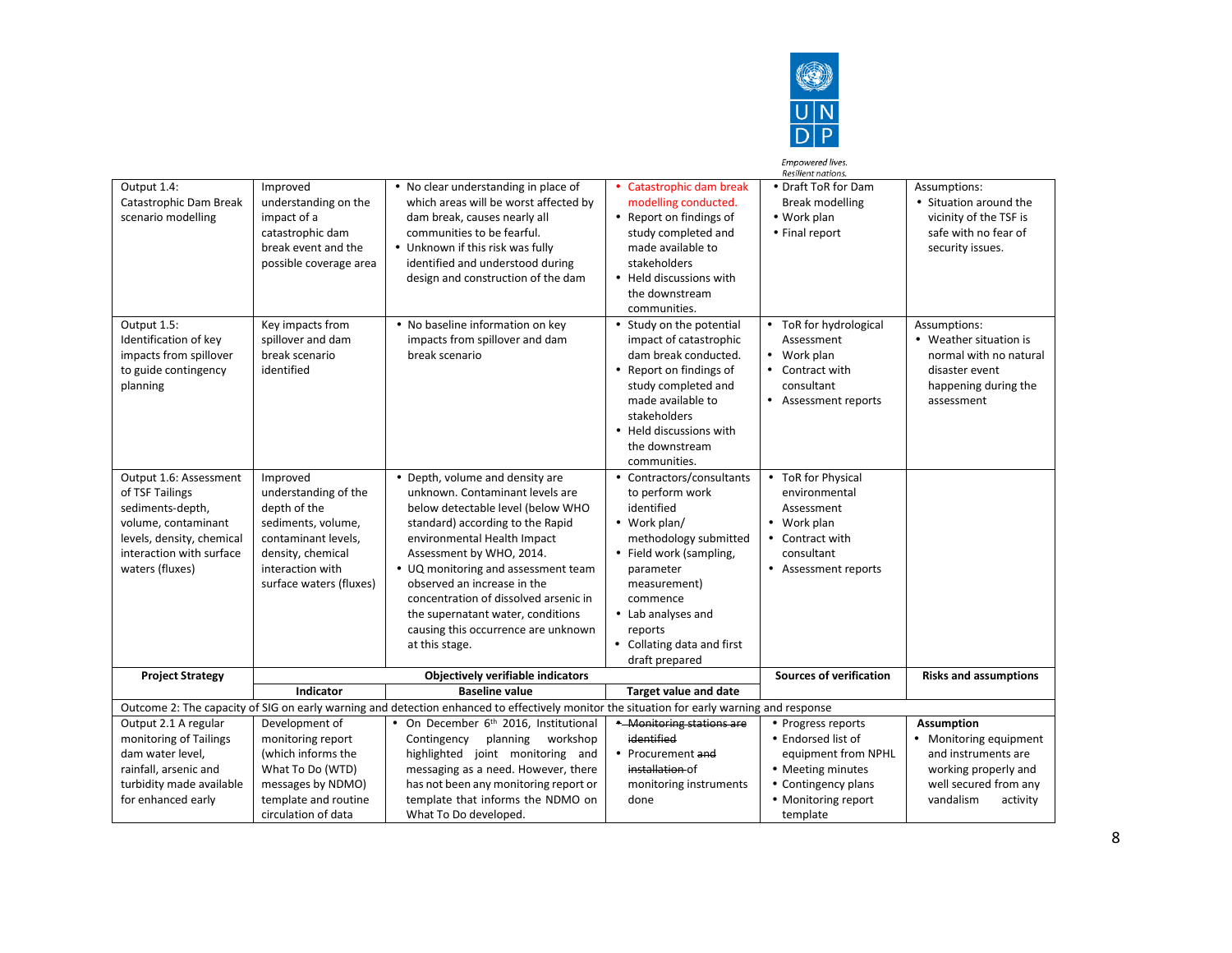

Empowered lives.<br>Resilient nations.

| warning and detection                                                                                                                                                                                              |                                                                                                                                                                                                                                                                             |                                                                                                                                                                                                                                     | * Testing of installed                                                                                                                                                                                                                                                                                                                                                           |                                                                                                                                                    |                                                                                                           |
|--------------------------------------------------------------------------------------------------------------------------------------------------------------------------------------------------------------------|-----------------------------------------------------------------------------------------------------------------------------------------------------------------------------------------------------------------------------------------------------------------------------|-------------------------------------------------------------------------------------------------------------------------------------------------------------------------------------------------------------------------------------|----------------------------------------------------------------------------------------------------------------------------------------------------------------------------------------------------------------------------------------------------------------------------------------------------------------------------------------------------------------------------------|----------------------------------------------------------------------------------------------------------------------------------------------------|-----------------------------------------------------------------------------------------------------------|
| capacity.                                                                                                                                                                                                          |                                                                                                                                                                                                                                                                             |                                                                                                                                                                                                                                     | monitoring instruments                                                                                                                                                                                                                                                                                                                                                           |                                                                                                                                                    |                                                                                                           |
| Output 2.2 Capacity and<br>needs of analysis of the<br>National Public Health<br>Laboratory (MHMS) and<br>Geochemistry<br>Laboratory (MMERE) for<br>regular testing and<br>monitoring assessed<br>and gaps reduced | • Number of samples<br>tested locally by<br>NPHL and Geo Lab<br>increased<br>• Time taken for<br>results to be made<br>available is reduced<br>• Monitoring report<br>(which informs)<br>safety messages by<br>MHMS) template<br>developed and data<br>regularly circulated | • Up until now, water samples collected<br>from various points, including those at<br>the downstream have to be sent to<br>mainly Australia for testing. This<br>contributes to increased costs and<br>delays in receiving results. | • In country testing of<br>water samples collected<br>reducing costs and<br>processing time.<br>• National institutions<br>equipped with tools and<br>human resources to<br>carry out these routine<br>tasks.<br>• Capacity and needs<br>assessment of both the<br>NPHL (MHMS) and the<br>Geochemistry<br>Laboratory (MMERE) is<br>conducted. Ridge issue<br>(and more broadly). | • Equipment<br>procurement request<br>letter<br>from<br>the<br>ministries<br>• Equipment lists from<br>the ministries<br>• Equipment<br>• Receipts |                                                                                                           |
| Output 2.3 Members of<br>downstream and<br>affected communities<br>fully made aware of<br>possible risks and<br>mitigating measures<br>through the design and<br>roll out of awareness<br>programs                 | • The number of<br>community<br>consultations to<br>develop suitable<br>safety messages<br>including What To<br>Do conducted with<br>downstream<br>communities agreed<br>by relevant<br>authorities                                                                         | • Currently there has been a lack of<br>proper communication channels<br>• Uncensored<br>and<br>conflicting<br>information received by communities<br>causing fears                                                                 | • Public communication<br>strategy completed<br>• Trainings are conducted<br>for the relevant SIG<br>staff<br>• Community awareness<br>meetings are conducted<br>within the downstream<br>communities                                                                                                                                                                            | Report on increased<br>of<br>understanding<br>community on safety<br>messages                                                                      | Risks:<br>• Dissatisfied<br>communities or<br>members not wanting<br>to cooperate in the<br>consultations |
| Output 2.4 Capacity of<br>SIG staff enhanced to<br>monitor tailings dam<br>and downstream areas<br>independently.                                                                                                  | • Monitoring process<br>and regular data<br>sharing established                                                                                                                                                                                                             | . The technical ministries have been<br>doing their own monitoring. Yet they<br>were not coordinated between the<br>ministries.                                                                                                     | • Monitoring team<br>structure with roles and<br>responsibilities<br>established<br>• Training for monitoring<br>team conducted                                                                                                                                                                                                                                                  | • Progress report<br>• Meeting minutes<br>• Monitoring report<br>templates                                                                         |                                                                                                           |
| Output 2.5 Geotechnical<br>assessment training and<br>use of equipment.                                                                                                                                            | Decided by the board<br>not to implement this.                                                                                                                                                                                                                              | n/a                                                                                                                                                                                                                                 | n/a                                                                                                                                                                                                                                                                                                                                                                              | n/a                                                                                                                                                | n/a                                                                                                       |
| <b>Project Strategy</b>                                                                                                                                                                                            |                                                                                                                                                                                                                                                                             | Objectively verifiable indicators                                                                                                                                                                                                   |                                                                                                                                                                                                                                                                                                                                                                                  | <b>Sources of verification</b>                                                                                                                     | <b>Risks and assumptions</b>                                                                              |
|                                                                                                                                                                                                                    | Indicator                                                                                                                                                                                                                                                                   | <b>Baseline value</b>                                                                                                                                                                                                               | Target value and date                                                                                                                                                                                                                                                                                                                                                            |                                                                                                                                                    |                                                                                                           |
|                                                                                                                                                                                                                    |                                                                                                                                                                                                                                                                             | Outcome 3: Project Management systems and mechanisms established for sound project execution and results delivery                                                                                                                   |                                                                                                                                                                                                                                                                                                                                                                                  |                                                                                                                                                    |                                                                                                           |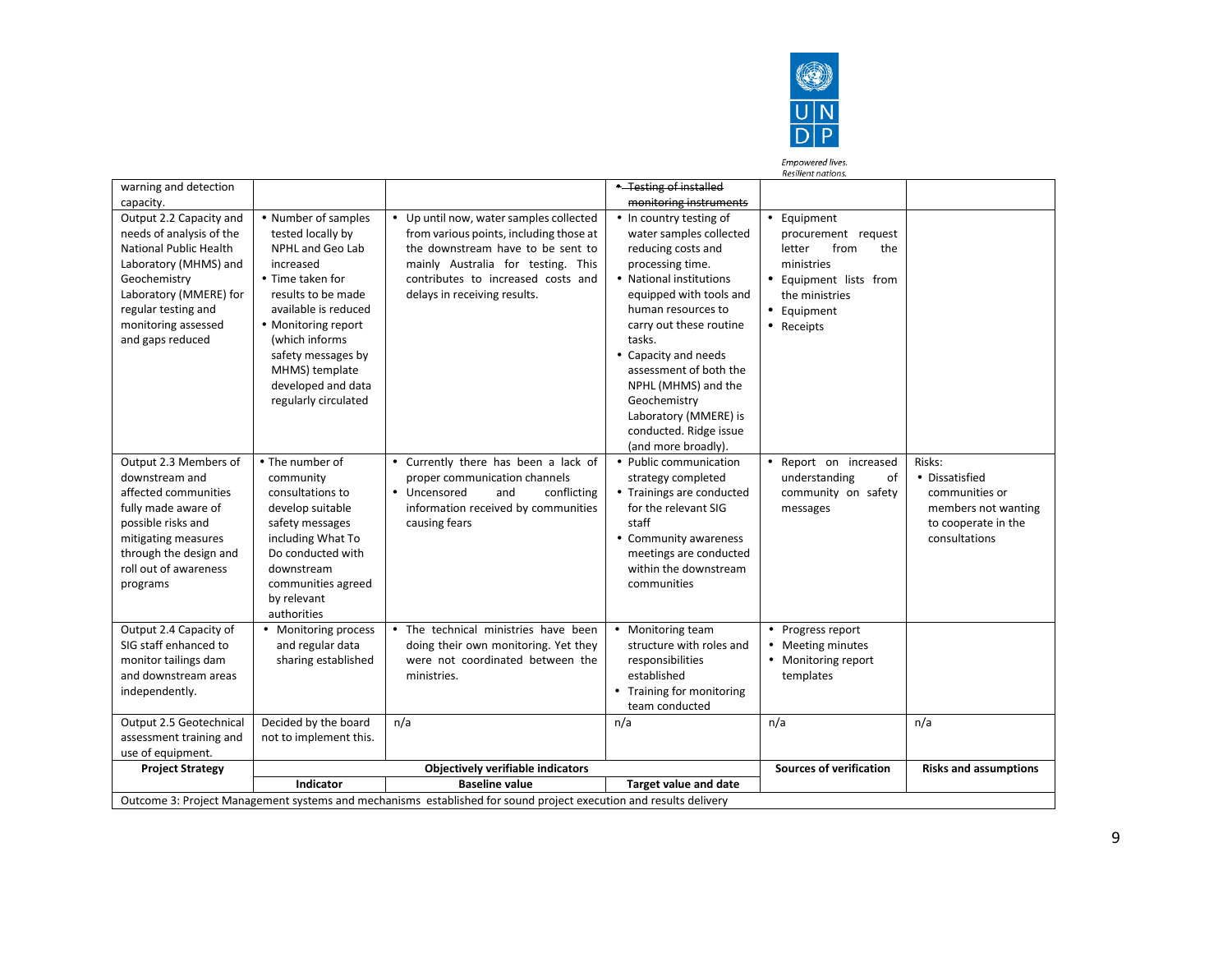

|                                                                                |                                                                                                                                                       |                                                                                                                                                     |                                                                                              | <b>Empowered lives.</b><br>Resilient nations.                                                                   |  |
|--------------------------------------------------------------------------------|-------------------------------------------------------------------------------------------------------------------------------------------------------|-----------------------------------------------------------------------------------------------------------------------------------------------------|----------------------------------------------------------------------------------------------|-----------------------------------------------------------------------------------------------------------------|--|
| 3.1 Coordination<br>mechanisms and<br>effective project<br>management ensured. | • # Percent progress<br>on the<br>implementation of<br>the project planned<br>outputs<br>• Number of TWG<br>meetings<br>• Number of board<br>meetings | Project activities already started for<br>six months<br>Project outcomes agreed on key<br>stakeholders in the overall project<br>had been consulted | • Project document<br>complete<br>• Project budget<br>confirmed<br>• Project staff recruited | • Project progress<br>reports<br>Project staff contracts<br>TWG meeting minutes<br>٠<br>Attendance lists        |  |
| 3.2 Monitoring and<br>Evaluation (M&E)                                         | • Monitoring and<br>Evaluation reports                                                                                                                | • Evaluation report to be produced at<br>the end of the project.                                                                                    |                                                                                              | <b>Evaluation report</b><br>Progress report<br><b>Evaluation ToR</b><br>$\bullet$<br>Contract with<br>evaluator |  |

2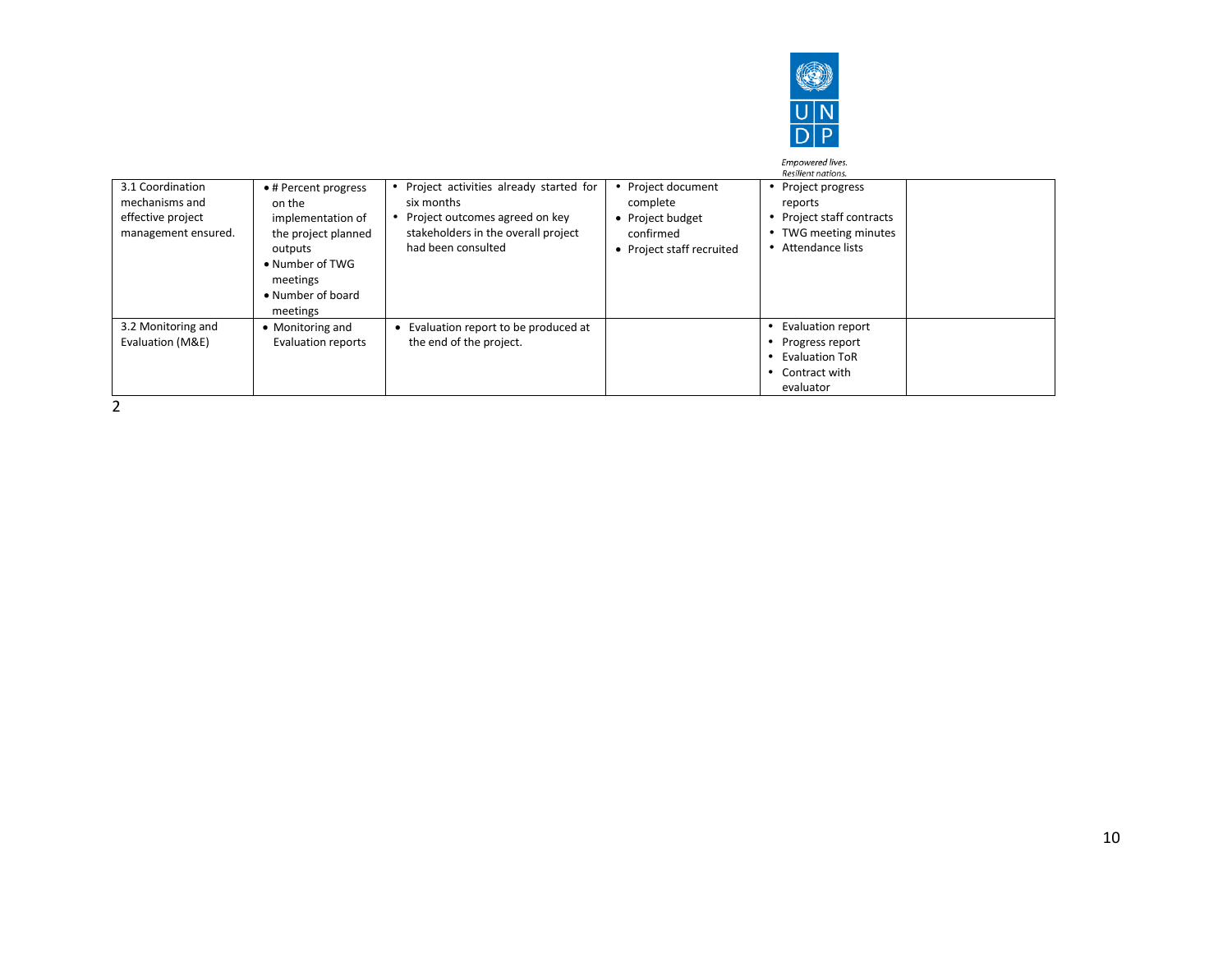

# **ANNEX B: LIST OF DOCUMENTS TO BE REVIEWED BY THE EVALUATORS**

| Empowered lives. |  |
|------------------|--|
|                  |  |

| Project Document                                                                                                                                                                                                                                                                                                                                                                                                                                                                                                                                                                                                                                                                                                                                                                                                  |
|-------------------------------------------------------------------------------------------------------------------------------------------------------------------------------------------------------------------------------------------------------------------------------------------------------------------------------------------------------------------------------------------------------------------------------------------------------------------------------------------------------------------------------------------------------------------------------------------------------------------------------------------------------------------------------------------------------------------------------------------------------------------------------------------------------------------|
| Institutional contingency plan workshop Report<br>Project budget and financial data<br>Annual/Quarterly progress reports<br>Financial reports (eg. CDR Reports)                                                                                                                                                                                                                                                                                                                                                                                                                                                                                                                                                                                                                                                   |
| Terms of Reference and reports for the following contracts:<br>Hydrological assessment reports /data<br>Geotechnical assessment reports /data<br>Physical environmetnal reports<br>Institutional Contingency Plan<br>Community Contingency Plan (Village Disaster Plans of 31 communities at risk)<br><b>Community Profiles</b><br><b>Community Evacuation Maps</b>                                                                                                                                                                                                                                                                                                                                                                                                                                               |
| Project Board meeting minutes<br>TWG meeting minutes<br>Workshop, meeting, consultation reports<br>Project budget revisions<br>National and local strategic and legal documents<br>List and contact details for project staff, key project stakeholders, including<br>Project Boards, and other partners to be consulted<br><b>Project Staff</b><br>Jiye Suh, Project In charge: jive.suh@undp.org or phone +677 27446<br>John Sumana (UNDP Individual Consultant): sumanajohn25@gmail.com<br>Deltina Solomon, Programme Associate: deltina.solomon@undp.org or<br>phone+677 27446<br><b>Project Board</b><br>Chanel Iroi, Under Secretary / Technical, MECDM: c.iroi@met.gov.sb<br>Azusa Kubota, UNDP SOI Country Manager: azusa.kubota@undp.org<br>Jeffrey Deve, Permanent Secretary, MMERE: jdeve@mmere.gov.sb |
|                                                                                                                                                                                                                                                                                                                                                                                                                                                                                                                                                                                                                                                                                                                                                                                                                   |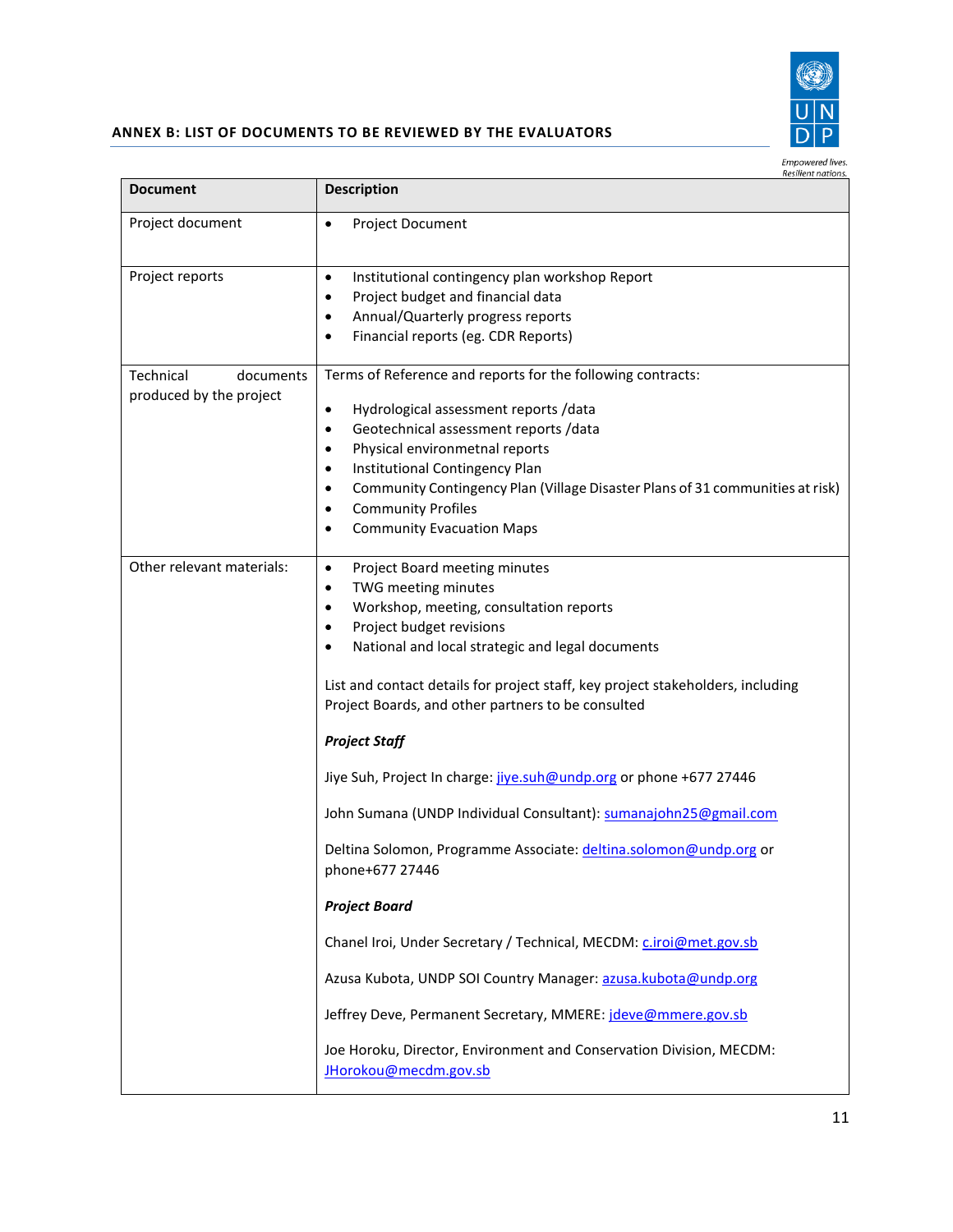

| Empowered lives.<br>Resilient nations.                                                                |
|-------------------------------------------------------------------------------------------------------|
| Rosemary Apa, Deputy-Director, Environment and Conservation Division,<br>MECDM: rosemaryapa@gmail.com |
| Hefford Panapio, MMERE: heffopanapio@gmail.com                                                        |
| Bobby Patterson, MHMS: bpatterson@moh.gov.sb                                                          |
| Loti Yates, Director, NDMO: directorndc@solomon.com.sb                                                |
| Dilipkumar HENSMAN, WHO: hensmand@who.int                                                             |
| <b>TWG</b>                                                                                            |
| Edward Danitofea, ECD/MECDM edward.danitofea@gmail.com                                                |
| Allen Ofea, ECD/MECDM xanderkisi@gmail.com                                                            |
| Wendy Beti, ECD/MECDM WBeti@mecdm.gov.sb                                                              |
| Hefford Panapio, MMERE: heffopanapio@gmail.com                                                        |
| Krista Tatapu, MMERE: Krista.jacobtatapu@uqconnect.edu.au;<br>jolodurie1@gmail.com                    |
| Bobby Patterson, MHMS: bpatterson@moh.gov.sb                                                          |
| Loti Yates, Director, NDMO/MECDM: directorndc@solomon.com.sb                                          |
| Vini Talai, Humanitarian Coordination Specialist, UNOCHA: vini.talai@undp.org                         |
| Dilipkumar HENSMAN, WHO: hensmand@who.int                                                             |
| Hoto Alenge, Deputy Director, NDMO: AHotoravu@ndmo.gov.sb                                             |
| Herrick Savusi, NDMO: pdogualendc@ndmo.gov.sb                                                         |
|                                                                                                       |
| <b>Project Technical Review Committee</b>                                                             |
| <b>TBD</b>                                                                                            |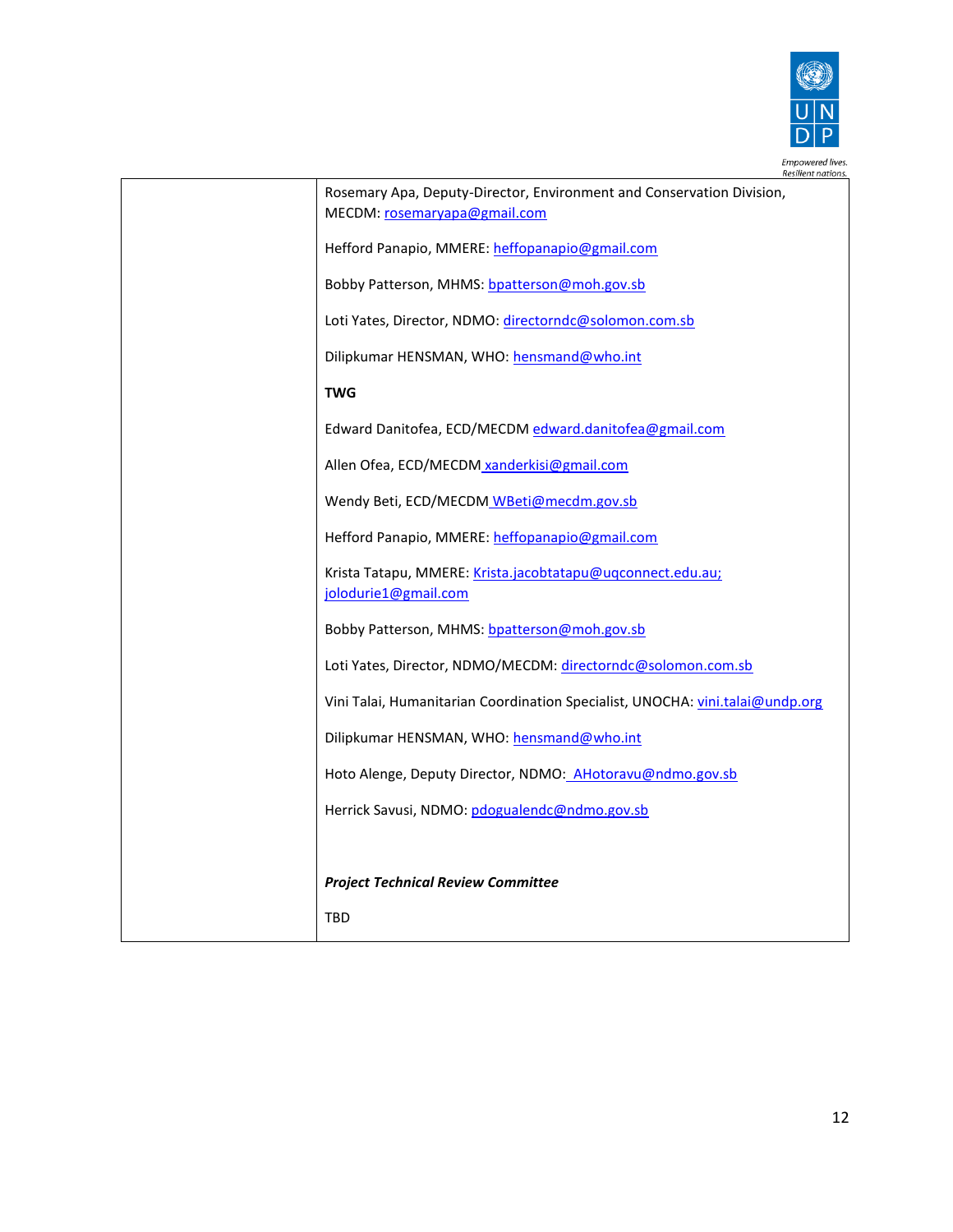#### **ANNEX C: EVALUATION QUESTIONS**

*This is a generic list. To be further detailed with more specific questions.*

| <b>Evaluative Criteria Questions</b>                                                                                                                                                                     | <b>Indicators</b> | <b>Sources</b> | Methodology |
|----------------------------------------------------------------------------------------------------------------------------------------------------------------------------------------------------------|-------------------|----------------|-------------|
| Relevance: To what extent is the project suited to national development priorities and policies?                                                                                                         |                   |                |             |
| • To what extent is the project in line with National Development Strategy .<br>and National Disaster Management Plan?                                                                                   |                   |                |             |
| • To what extent are/do the objectives, design and allocation of resources •<br>realistic, integrate available knowledge and experience and adhere to<br>recognized national or international standards? |                   |                |             |
| Effectiveness: To what extent have the expected outcomes and objectives of the project been achieved?                                                                                                    |                   |                |             |
| • To what degree UNDP contributed to the observed results?                                                                                                                                               |                   |                |             |
| What were unintended results (positive or negative) generated and the<br>$\bullet$<br>key explanatory factors explained?                                                                                 |                   |                |             |
| • To what extent interventions have succeeded in reaching more<br>vulnerable people, for example, women?                                                                                                 |                   |                |             |
| • What were the risks involved and to what extent were they managed?                                                                                                                                     |                   |                |             |
| • What lessons have been learned from the project regarding achievement •<br>of outcomes?                                                                                                                |                   |                |             |
| • What changes could have been made (if any) to the design of the project<br>in order to improve the achievement of the project's expected results?                                                      |                   |                |             |
| Efficiency: Was the project managed efficiently, maintaining the balance between the results achieved and the resources allocated to it?                                                                 |                   |                |             |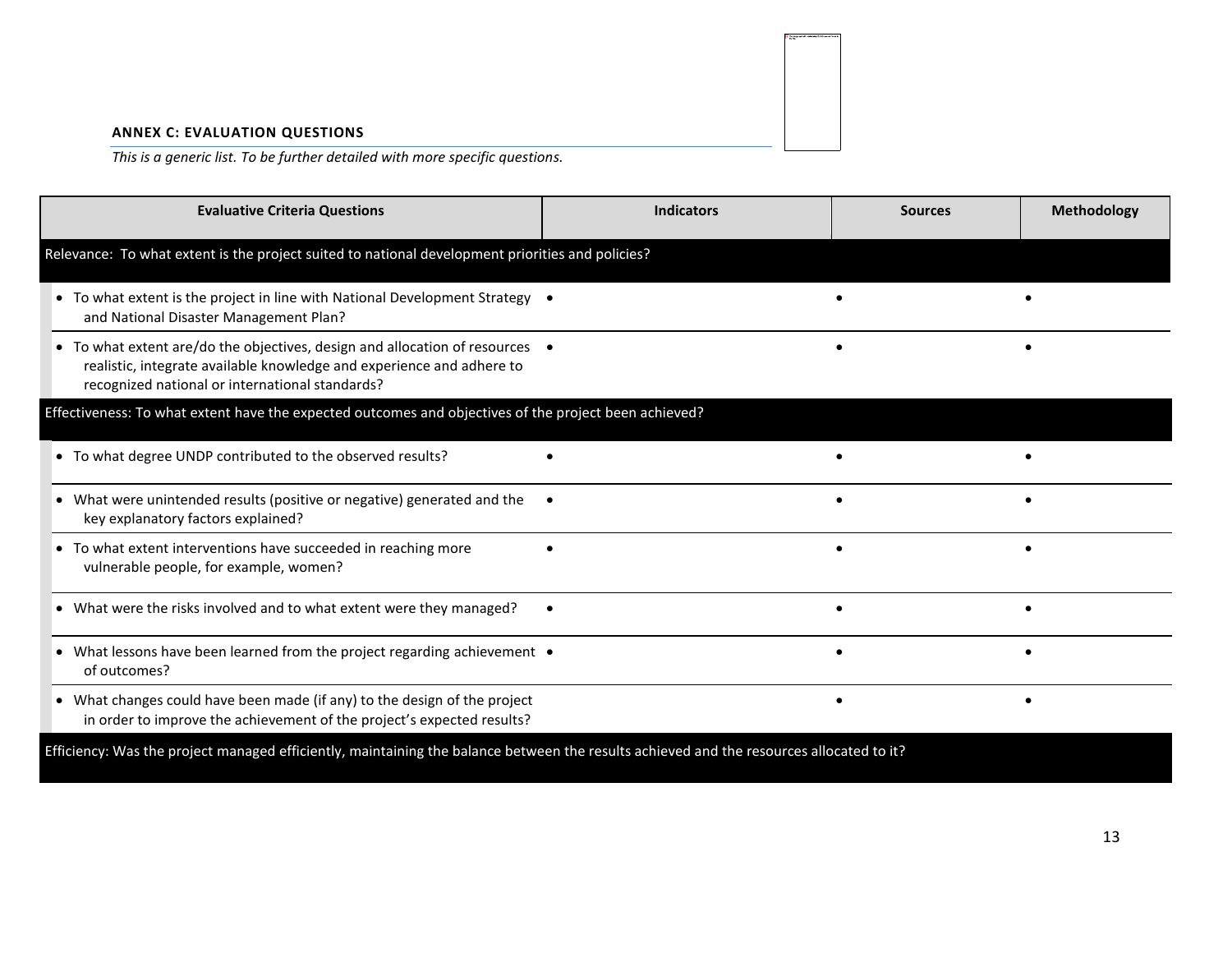| • Was the project implemented within the timeframe?                                                                                                                                                                                      |  |  |  |  |
|------------------------------------------------------------------------------------------------------------------------------------------------------------------------------------------------------------------------------------------|--|--|--|--|
| • Was the project executed within the budget?                                                                                                                                                                                            |  |  |  |  |
| • Were the implementation of the project concentrated on core activities<br>(producing evidence-based contingency plans at institutional and<br>community levels, procuring equipment and training)?                                     |  |  |  |  |
| • What lessons can be drawn regarding efficiency for other similar projects •<br>in the future?                                                                                                                                          |  |  |  |  |
| Sustainability: What is the likelihood that the results and benefits generated through a set of interventions will continue once the project is phased out?                                                                              |  |  |  |  |
| • Sustainability at design: Were exit strategies devised considering crucial<br>factors such as political will and support, budgetary allocations for<br>operational costs, existing technical skills, environmental preservation?       |  |  |  |  |
| • Scaling up: What lessons can be drawn regarding sustainability of the<br>project results? What changes could have been made (if any) to the<br>design of the project in order to improve the sustainability of the<br>project results? |  |  |  |  |